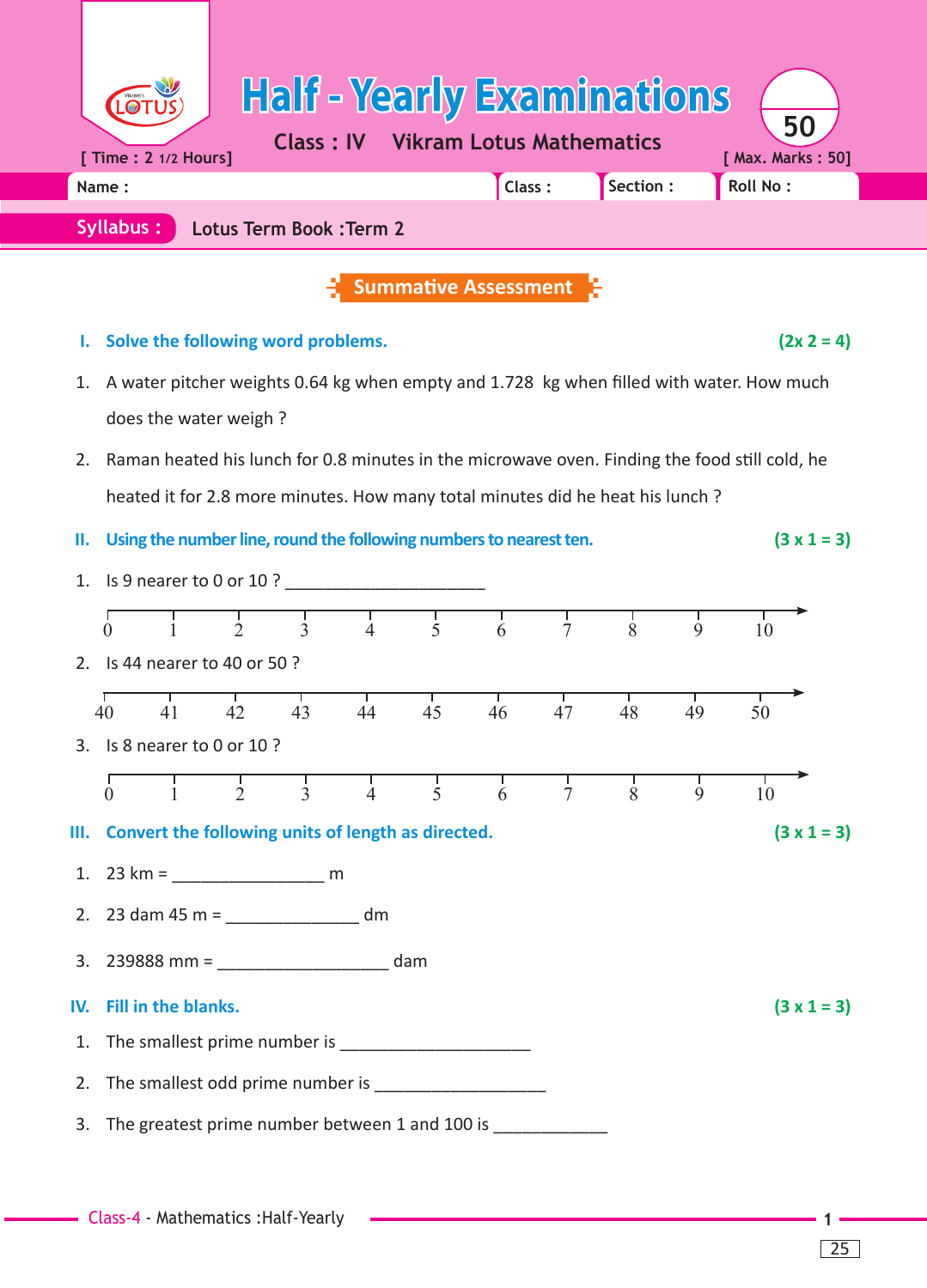

 $\sqrt{26}$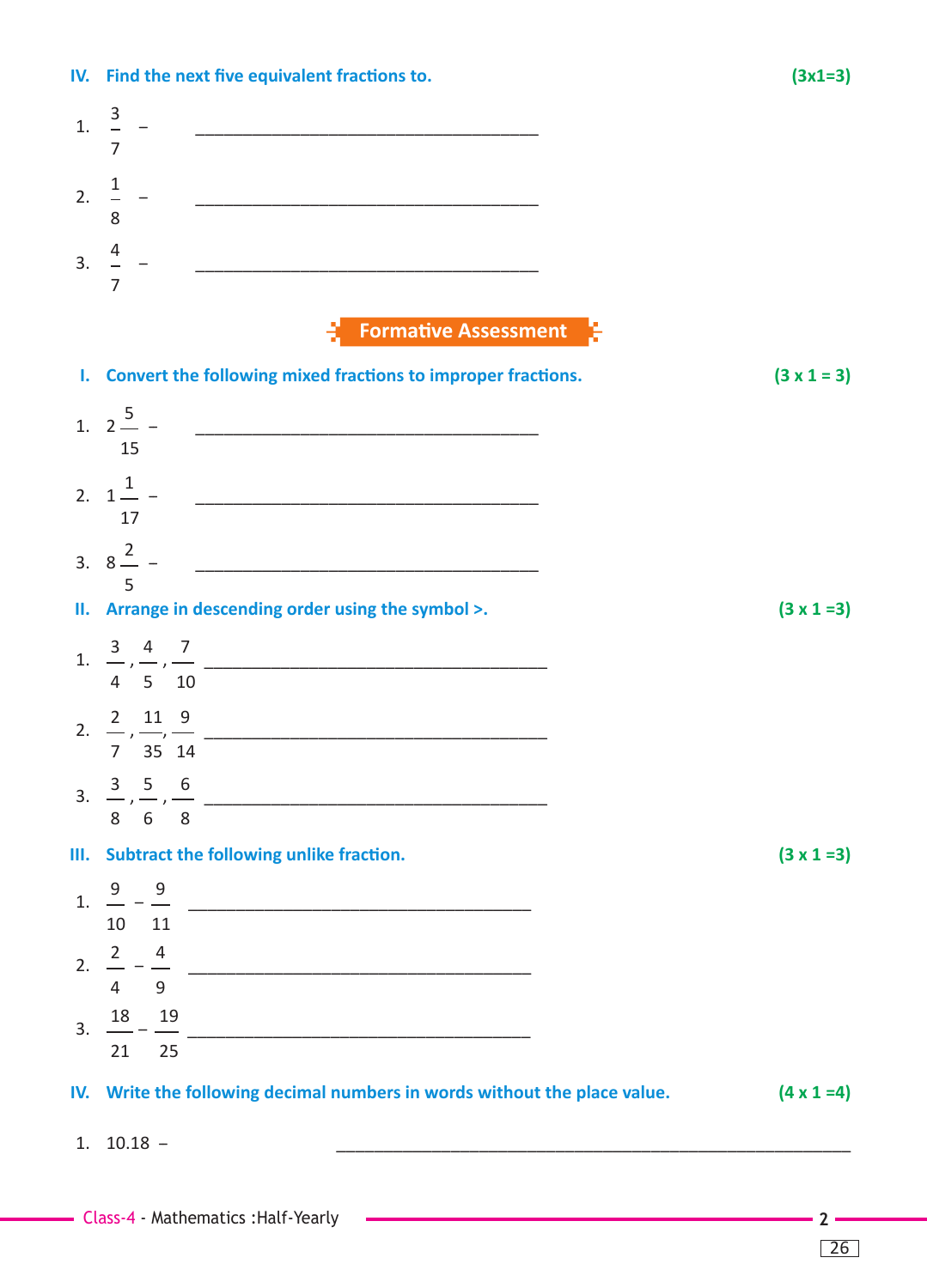|    | $2. 30,74,014.1397 -$      |    |                |                                                                 |    |     |      |              |                    |
|----|----------------------------|----|----------------|-----------------------------------------------------------------|----|-----|------|--------------|--------------------|
|    | $3.545.001 -$              |    |                |                                                                 |    |     |      |              |                    |
|    | 4. $2004.02 -$             |    |                |                                                                 |    |     |      |              |                    |
|    |                            |    |                | V. Estimate the sum by rounding each number to the nearest ten. |    |     |      |              | $(3 \times 1 = 3)$ |
|    | $1. \quad 238 + 975 =$     |    |                |                                                                 |    |     |      |              |                    |
|    | 2. $914 + 521 =$           |    |                |                                                                 |    |     |      |              |                    |
|    | $3.753 + 814 =$            |    |                |                                                                 |    |     |      |              |                    |
|    | VI. Add the following.     |    |                |                                                                 |    |     |      |              | $(2 \times 1=2)$   |
| 1. |                            | km | $\mathsf{m}$   |                                                                 | 2. |     | km   | $\mathsf{m}$ |                    |
|    |                            | 5  | $\overline{3}$ |                                                                 |    |     | 1500 | 500          |                    |
|    | $\overline{+}$             | 8  | $\overline{4}$ |                                                                 |    | $+$ | 2000 | 700          |                    |
|    | VII. Divide the following. |    |                |                                                                 |    |     |      |              | $(2 \times 1 = 2)$ |
|    |                            |    |                | 2. 265 kg 450 g by 5                                            |    |     |      |              |                    |

**VIII. Write all the factors for the numbers below and circle whether they are prime or composite numbers. (5M)**

| <b>Numbers</b> | <b>Factors</b> | Prime | Composite |
|----------------|----------------|-------|-----------|
| $\mathfrak{Z}$ | 1, 3,          |       |           |
| 5              |                |       |           |
| $\mathcal G$   |                |       |           |
| 11             |                |       |           |
| 15             |                |       |           |
| 18             |                |       |           |
| 23             |                |       |           |
| 33             |                |       |           |
| 41             |                |       |           |
| 63             |                |       |           |
| 97             |                |       |           |

27